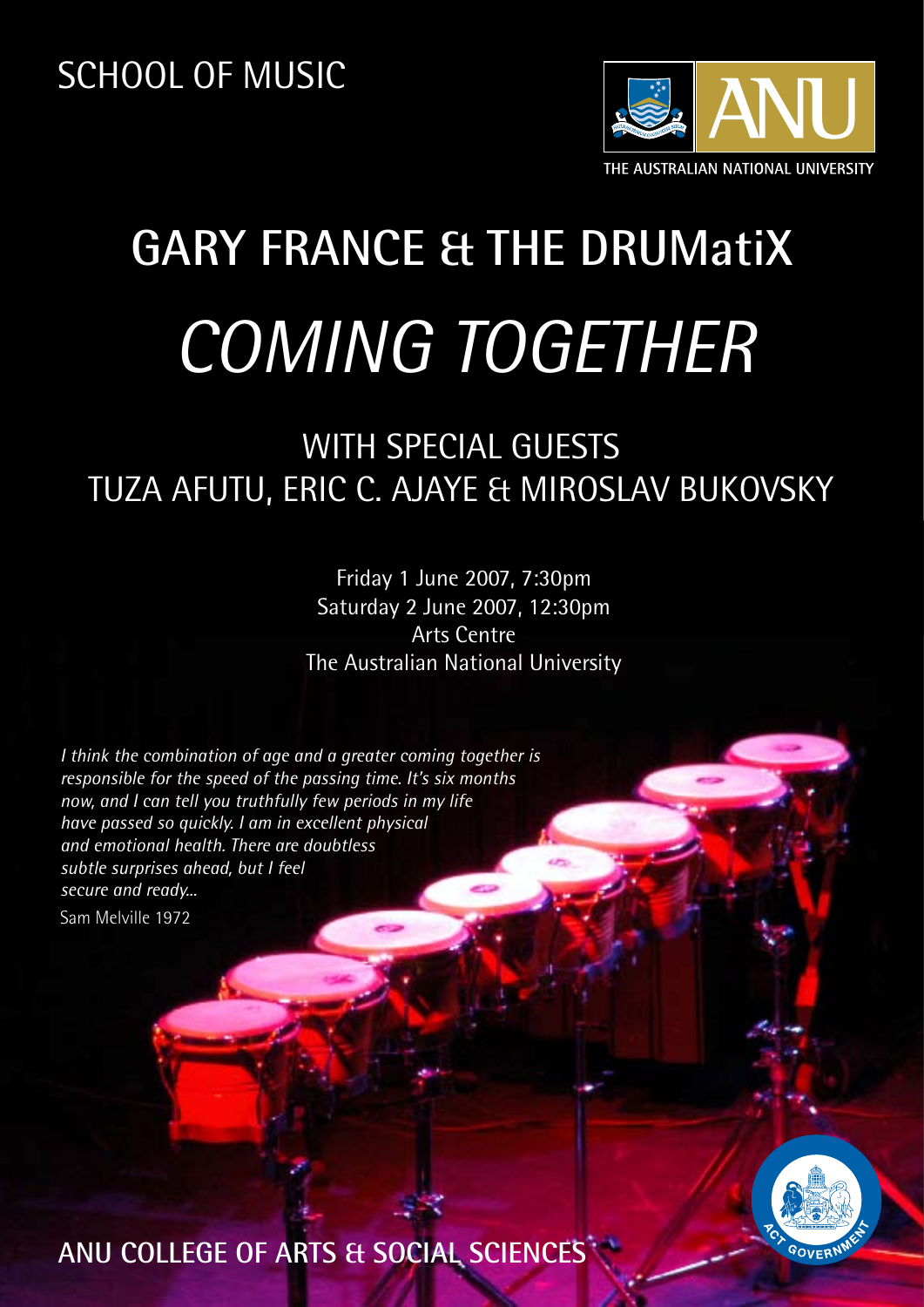## **PROGRAM**

#### *Strings Attached*

Gary France & the DRUMatiX

#### *Sound-Scape No.1*

Dimitri Diamand, Ella Sayers, Katrina Leske, Josh Andrews

## *Sextet*

Jacinta Dunlop, Veronica Walshaw, Adam Dickson, Chi hsia Lai (percussion) Anna Ransom, Edwina Berry (keyboards)

# **INTERVAL**

# *Coming Together*

The DRUMatiX Percussion Group with special guests Eric C Ajaye (vocals), Miroslav Bukowsky (trumpet), Nicole Bates (bass clarinet), Liam Morrissey (cello), Daniel Pikler (piano), Alistair Clarke (trombone), Hannah Vermeesch (drums)

#### *Kpalango*

The ANU World Music Ensemble, Gary France (Director) **with Special Guest Tuza Afutu** and Alex Morton, Amber Robertson, Beth Monzo, Celena Hobbins, Fiona Fraser, Hannah Richardson, Kylie Loveland, Lada Marcelja, Oliver Hague, Veronica Walshaw, Matthew Sykes, Moriya Rosenberg, David Rodrigrez-Lovebond, Frances Rouse, Josuha Creek.

# **PROGRAM NOTES**

#### *Sextet* - Steve Reich (1984/5)

*Sextet* was commissioned by Laura Dean Dancers and Musicians, and by the French government for the Nexus percussion ensemble, and was written in 1984. The first performance under the title Music for Percussion and Keyboards was given by Nexus at the Centre Pompidou in Paris on December 10, 1984, with guest artists playing keyboards. The last movement was then revised in January 1985 and the title shortened to *Sextet*. *Sextet* is in five movements played without pause. The relationship of the five movements is that of an arch form, A-B-C-B-A. The first and last movements are fast, the second and fourth movements moderate, and the third slow. Changes of tempo are made abruptly at the beginning of new movements by means of metric modulation, to get either slower or faster. Movements are also organized harmonically, with one chord cycle for the first and fifth, another for the second and fourth, and yet another for the third. The harmonies used are largely dominant chords with added tones creating a somewhat darker, chromatic, and more varied harmonic language than in my earlier works. Both the cyclical movement and structure, and the general harmonic language, were suggested by *The Desert Music* (1984). Percussion instruments mostly produce sounds of relatively short duration. In this piece, I was interested in overcoming that limitation. The use of the bowed vibraphone was one means of obtaining long sustained sounds not possible with a piano. The mallet instruments (marimba, vibraphone, etc.) are basically instruments of high and middle register without a low range. To overcome this limit, the bass drum was used doubling the piano or synthesizer—particularly in the second, third, and fourth movements. - *Steve Reich*

Erik Griswold (1999)

DRUMatiX Pretertiary Ensemble (2007)

#### Steve Reich (1984/5)

Fredric Rzewski (1972)

#### Ghanaian Traditional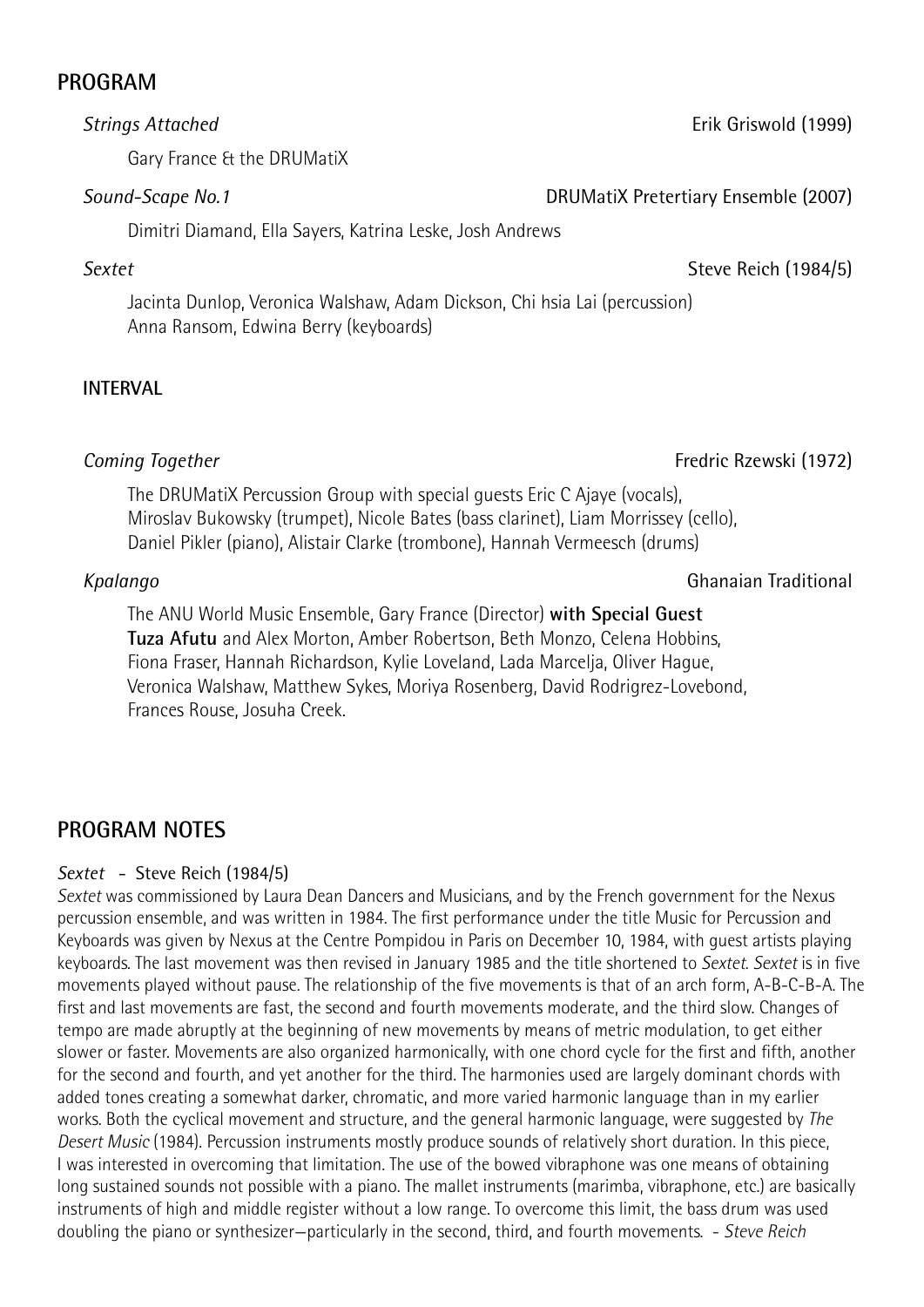#### *Coming Together* - Fredric Rzewski (1971)

The fiercely political American composer Frederic Rzewski composed *Coming Together* in the early seventies, based on a letter that was published in the *New York Times* and written by Sam Melville, a prisoner in the Attica Correctional Facility who was later murdered in the Attica uprising. "Rzewski was obsessed with this letter, read it over and over again, and the music reflects his obsession," says Evan Ziporyn. "The sentences evolve slowly, repeat, almost like a gigantic palindrome or a big Escher drawing. The performers are allowed freedom to improvise within the structure, but there is no instruction as to what the effect should be or how you are supposed to feel. It has been performed as an angry, violent piece, but the text is a lot more open-ended than that. One thing we do that is different is move the text around, so that the character of the piece shifts with each voice."  *- Bang on the Can Archive*

#### *Strings Attached* - Eric Griswold (1999)

Eclectic Australian-American musician Erik Griswold fuses experimental, jazz and world music traditions to create works of striking originality. Specializing in prepared piano, percussion and toy instruments, he has created a musical universe all his own that is "sincere" (*neural.it*), "playful" (*igloo magazine*), "colourful and refreshingly unpretentious" (*Paris Transatlantic*). Griswold performs as a soloist, in *Clocked Out Duo* (with percussionist Vanessa Tomlinson), and collaborates with musicians from diverse backgrounds as well as visual artists, writers, dancers and circus performers. In *Strings Attached*, six percussionists perform with nylon ropes attaching their sticks to each others' (Players 1 & 2), or to a 3 m (10 ft) pole in the centre of the stage (Players 3-6). Playing snare drums in a relatively conventional manner produces a variety of visual wave patterns both simple and chaotic. The visual aspect has been described as "kinetic sculpture" and compared to "cat's cradle" games. Although these notes will primarily address the visual component, it is my intention that the visual and sonic have equal importance. - *Eric Griswold*

#### **BIOGRAPHIES**

**Gary France** loves to play music, all kinds! You will find him at home in the orchestra pit, a circus band, the concert stage, a jazz club, a Western Swing Band, folk festivals, or just here in Canberra making music with his students! Past performances have taken him to India, Africa, Indonesia, Singapore, Taiwan, New Zealand all parts of North America, and in July 2007 Brazil. Gary has extensive leadership experience: A former head of the West Australian Conservatorium of Music and the ANU School of Music as well as Convener/Artistic Director of numerous major events such as Heartbeat multi-cultural Music Festival (1995), the Australian National Marimba Festival (2001) the Rhythms of Life Percussion Festival (2002) the Australian National Percussion Symposium (2003) and the Australian Music Educators National Conference (2005). Gary is currently the Lead Principal Investigator in the ANU New Media Laboratory (NML), a research team that explores the multifaceted relationships between digital technology and acoustic instruments. His most recent projects have included composing the sound design and music for the Australian premiere production of QED by Peter Parnell (*West Wing*), the New Directions Music Festival (Singapore 2005), *Video Phase* by Steve Reich with performances at the Taiwan- Australia New Media Art Symposium (AUS 2006) and KOSA International Percussion Festival (USA 2006), collaborative composition and performance for the Southeast Asian segment of the Opening Ceremonies (15th Asian Games DOHA 2006), the 2007 Castlemain State Festival and the 2007 Auckland Festival. Gary France was recently appointed to the Board of Directors of the Percussive Arts Society International.

**Miroslav Bukowsky**, born in Czechoslovakia, has a long and established career as one of Australia's leading jazz trumpeters and composers. He has performed with many groups including Bob Bertles' *Moontrane*, the Bruce Cale Orchestra, Sydney Conservatorium Orchestra, KMA Orchestra, the *Freeboppers*, *Renee Geyer*, *Daly-Wilson Big Band*, *Monica and the Moochers*, *Carl Orr,* the *Mighty Reapers* and the Australian Art Orchestra. He formed Ten Part Invention with John Pochee and Roger Frampton and has been active as a composer for this band and for his own band *Major Minority* formed in 1987 to perform original compositions and currently with *Wanderlust* which he formed in 1991. He has won the Jazz Action Society's Jazz Composers competition several times and also teaches and does session work.